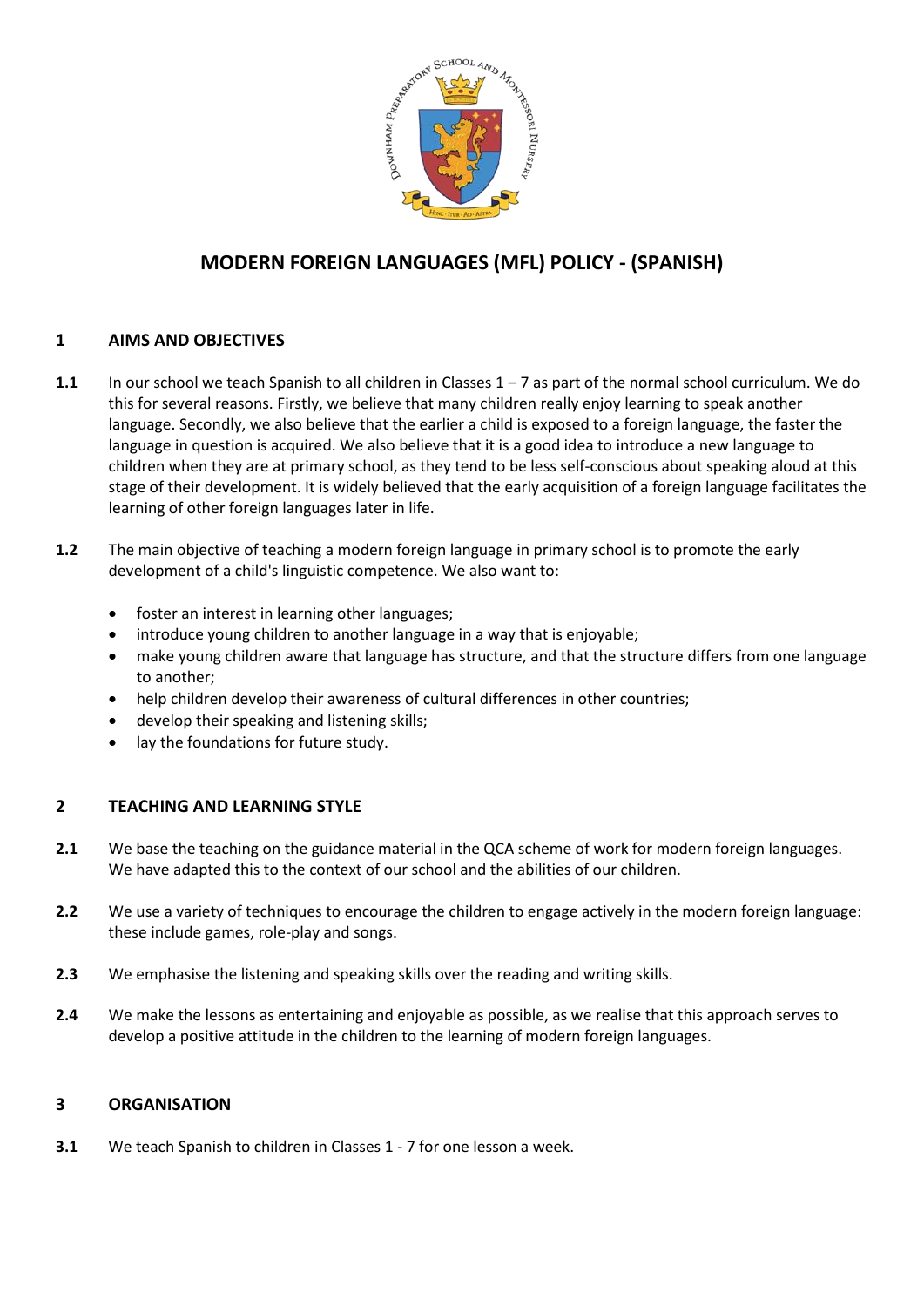#### **4 THE CURRICULUM**

- **4.1** Spanish is one of the modern foreign languages that we teach in our school. (We also teach French from Class 3 - 7.)
- **4.2** We teach the children to know and understand how to:
	- ask and answer questions;
	- use correct pronunciation and intonation;
	- memorise words;
	- interpret meaning;
	- understand basic grammar;
	- work in pairs and groups to communicate in the other language;
	- look at life in another culture.

## **5 THE CONTRIBUTION OF MODERN FOREIGN LANGUAGES TO TEACHING IN OTHER CURRICULUM AREAS**

#### **5.1 English**

The learning of a modern foreign language naturally contributes to the development of our children's listening and speaking skills.

### **5.2 Mathematics**

We play number games that reinforce their counting and calculation skills, expand their understanding of date, and increase their knowledge about money. Children also learn basic time-telling.

#### **5.3 Personal, social and health education and citizenship**

One of the main benefits to the children of learning a modern foreign language at primary school level is a social one. Those children who have difficulty in reading and writing, but who have good aural skills, will often find that they excel at speaking in foreign languages. This success breeds confidence, which in turn increases self-esteem and gives them a more positive attitude to school in general.

#### **5.4 Spiritual, moral, social and cultural education**

By teaching a modern foreign language we contribute to the children's cultural education. They learn that many societies are multilingual. We teach them about festivals and customs related to the countries in which the language is spoken.

#### **5.5 Music**

We teach children songs in the modern foreign language, which of course helps them develop a sense of rhythm and an ear for melody.

#### **5.6 History**

We teach children about significant historical figures and events in the history of the countries whose language we are studying e.g. about the Spanish Armada.

#### **5.7 Geography**

 The children look at atlases or globes to find the location of Spanish-speaking countries. They look at maps of Spain to find the location of key cities, and may do research about some of these cities.

#### **5.8 Science**

 Children reinforce their knowledge of parts of the body through related games, such as the Spanish version of 'Simon says'.